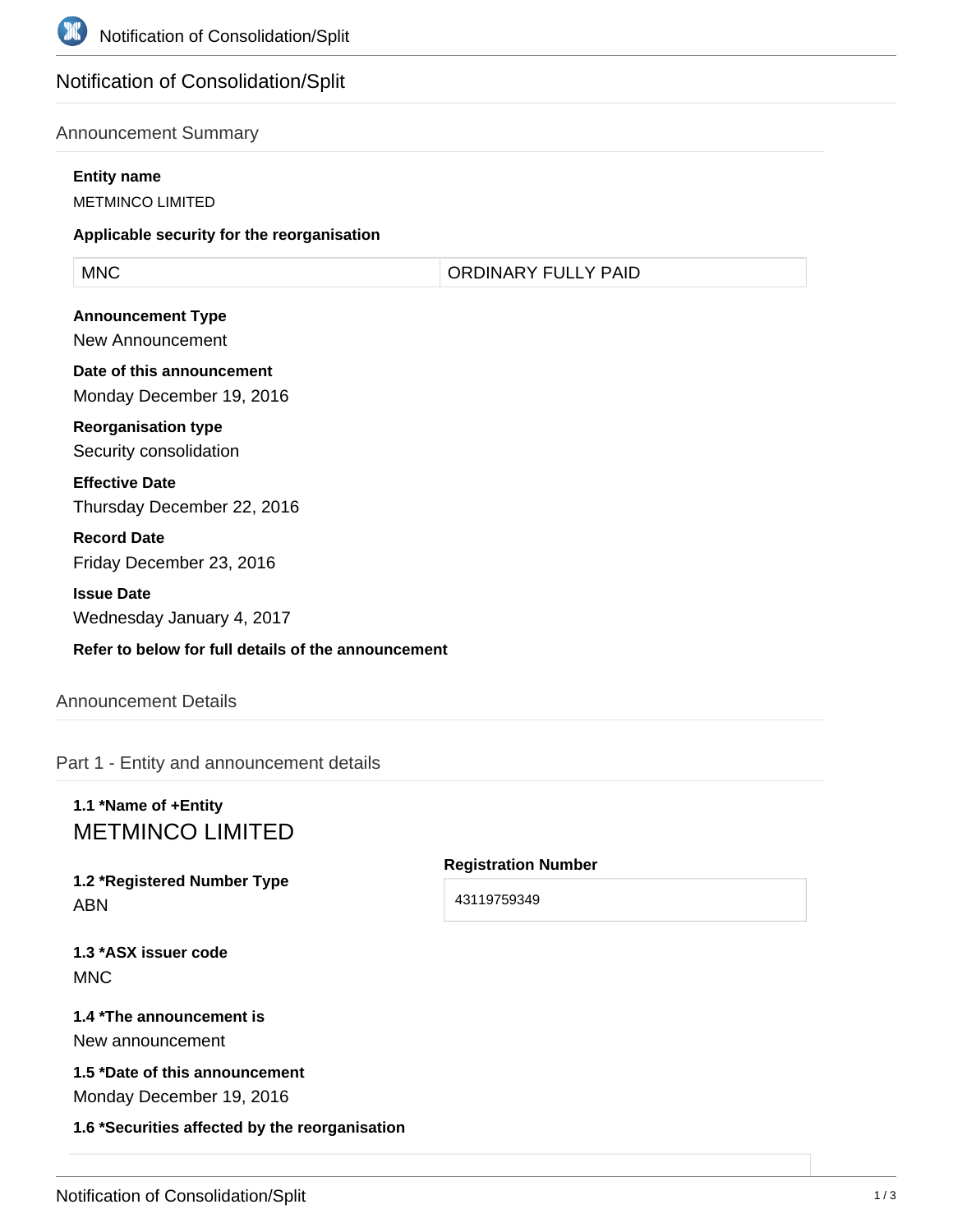

# Notification of Consolidation/Split

#### MNC **ORDINARY FULLY PAID**

### Part 2 - Approvals

**2.1 \*Are any of the below approvals required for the reorganisation before business day 0 of the timetable?**

- **•** Security holder approval
- **Court approval**
- **Lodgement of court order with +ASIC**
- **ACCC approval**
- **FIRB approval**
- **Another approval/condition external to the entity required to be given/met before business day 0 of the timetable for the reorganisation.**

Yes

#### **2.2 Approvals**

| <b>Approval/Condition</b><br>+Security holder<br>approval | Date for determination<br><b>Tuesday December</b><br>20, 2016 | Is the date estimated<br>or actual?<br>Actual | **Approval<br>received/condition<br>met?<br>[Select] |
|-----------------------------------------------------------|---------------------------------------------------------------|-----------------------------------------------|------------------------------------------------------|
| <b>Comments</b>                                           |                                                               |                                               |                                                      |

#### Part 3 - Reorganisation timetable and details

## **3.1 \*+Record date**

Friday December 23, 2016

**3.2 Date of +security holder meeting**

Tuesday December 20, 2016

#### **3.3 Last day for trading in the pre-re-organised +securities**

Wednesday December 21, 2016

**3.4 \*Effective date. Trading in the re-organised securities commences on a +deferred settlement basis. If the +entity's securities are suspended from trading during this period there will be no +deferred settlement trading however ASX still captures this date.**

Thursday December 22, 2016

**3.5 Record date** Friday December 23, 2016

**3.6 First day for +entity to send notices to +security holders of the change in the number of +securities they hold. First day for +entity to register +securities on a post-reorganised basis** Wednesday December 28, 2016

**3.7 \*+Issue date. +Deferred settlement market ends. Last day for +entity to send notices to +security holder of the change in the number of +securities they hold. Last day for +entity to register +securities on a post-reorganised basis**

Wednesday January 4, 2017